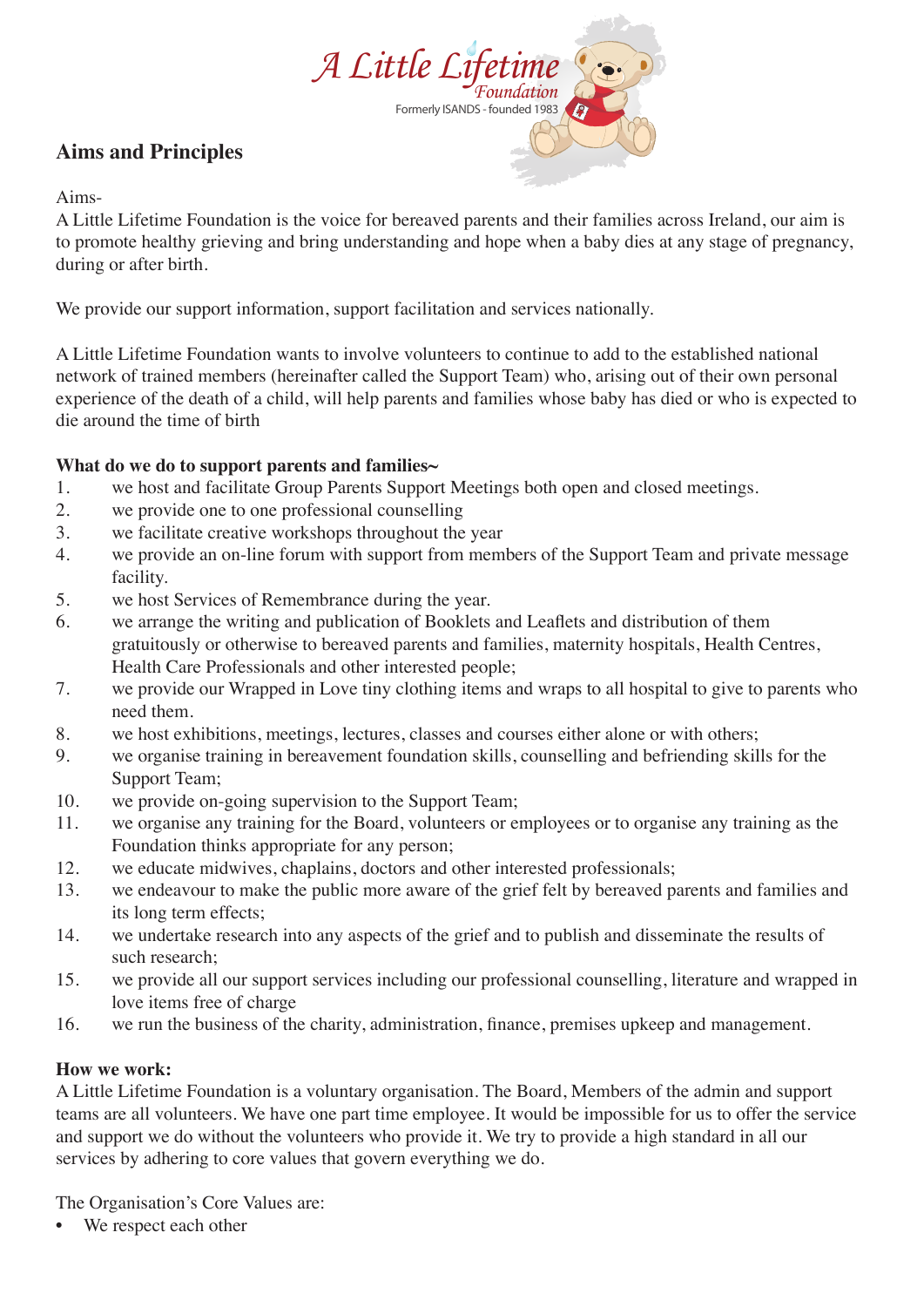- We offer a safe and confidential space for parents and families to share their experience.
- We listen with compassion and hear what is being said without judgement.
- We show consideration for each other's beliefs both religious and spiritual.
- We do not offer solutions
- We stay on the journey of grief with those who need support along the way.

#### **Our volunteers are valued**

Our volunteers are the very heart of A Little Lifetime Foundation and the driving force that has provided support since the foundation of the charity in 1983. They provide the essential peer support newly bereaved parents and families need in the early days of their loss while being there for those who are a little bit further down on the journey of loss. The everyday running of the charity: administration, finance, development and service structures are all done by volunteers also. It is impossible to quantify the invaluable service they give to our organisation and A Little Lifetime Foundation would like to state how much we truly appreciate their time and commitment.

What type of volunteer roles are there in A Little Lifetime Foundation-

- 1. Parent support
- 2. Administration/Accounts
- 3. Fundraising
- 4. PR/Marketing
- 5. IT/Web design and maintenance

A policy is in place which clearly outlines guidance on all aspects of volunteering at A Little Lifetime Foundation and it complements other A Little Lifetime Foundation documentation and procedures, as well as our definition of volunteering, our mission statement, and our values and ethos as a voluntary organisation that offers services and support to bereaved parents and their families at a very difficult time in their lives.

The process to select new volunteers is informal. All our volunteers are bereaved parents themselves so they usually attend support services for up to 2 years prior to offering to become volunteers themselves. Or it may be parents who make contact many years later. Some parents want to be part of the support services and some have an interest in the running of the organisation. Others want to be involved in fundraising and we support and encourage all levels.

We mention the need for volunteers in our publications and at our parent events.

#### **Eligibility**

A Little Lifetime Foundation as a provider of services and support to bereaved parents and families, undertakes all reasonable steps to confirm that those who seek acceptance, as Volunteers, are suitable to undertake the tasks that are allocated to them.

All Volunteers must be able to demonstrate a commitment to A Little Lifetime Foundation and our aims as a national organisation. They must have an understanding of our core values and how we operate our front line services.

A Little Lifetime Foundation has a commitment to its volunteers in relation to -

- Clear information about the organisation and their role within it. Volunteers are given copies of all the organisations policies and procedures and are expected to adhere to our core values.
- Each volunteer is provided with training and roles defined and supervision provided.
- A safe working environment All volunteers who provide services for the organisation do so in a safe environment and Health & Safety Policies adhered to.
- Volunteers and staff will respect each others positions, duties and responsibilities. Clear guidelines will be given in relation to both staff and volunteers.
- If a volunteer shows particular interest in an area they will be offered further training and support and opportunity to develop those interests.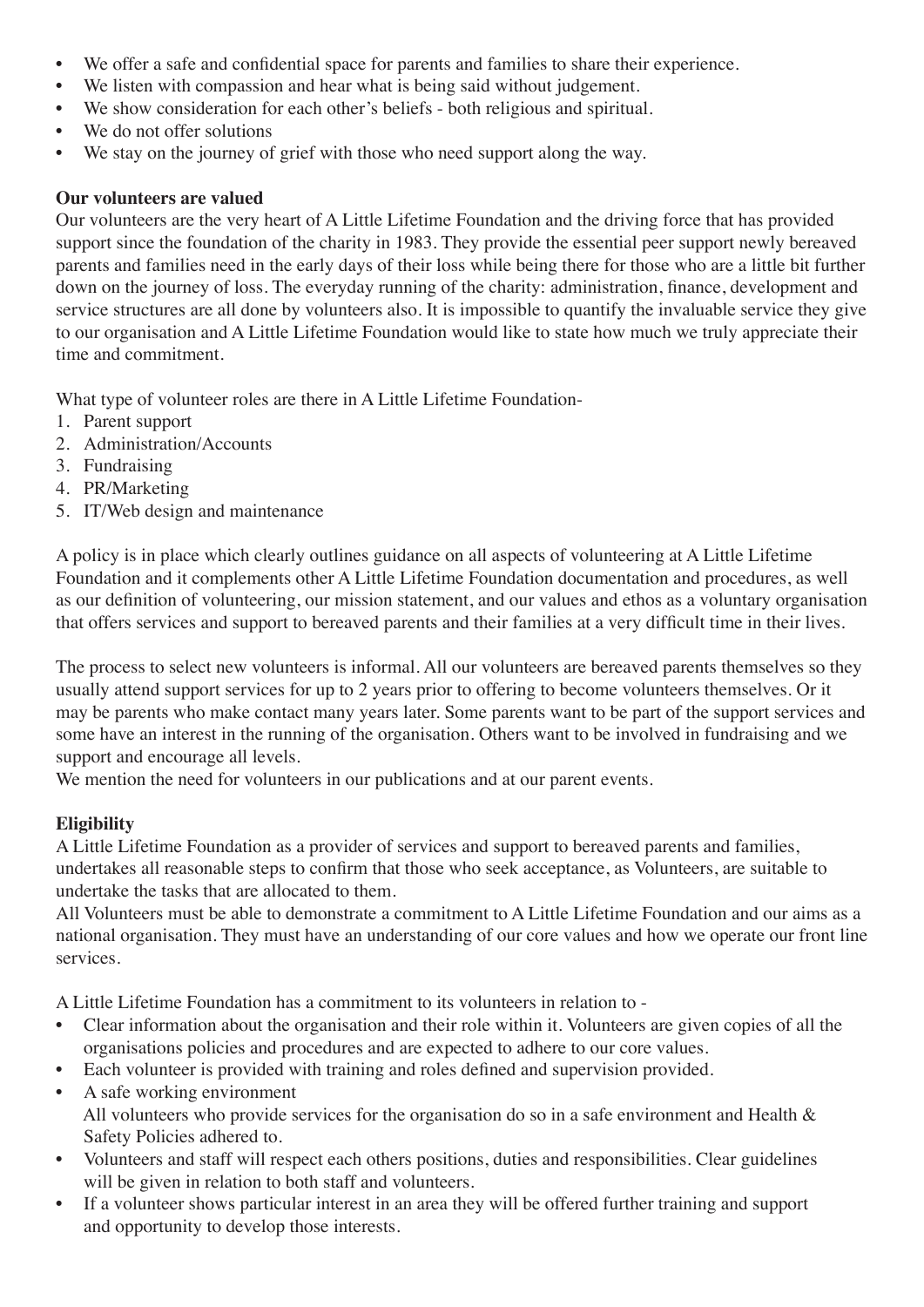- The Board will recognise and offer their appreciation and encouragement for the role of the volunteer and the role they play in the organisation.
- Other commitments are respected.

# Representation of A Little Lifetime Foundation

Volunteers must seek prior approval from the Board before undertaking anything that might affect the organisation. This includes, but is not limited to, any interviews with the media, comments on website forums, initiatives with other professional bodies or agreements involving contractual or financial obligations.

#### **A Little Lifetime Services**

Volunteers may at any time, and for whatever reason, decide to terminate their relationships with A Little Lifetime Foundation. Notice of such decisions should be communicated at the earliest opportunity to give the organisation an opportunity to replace Volunteers or make the appropriate arrangements. Similarly, any voluntary service is at the discretion of A Little Lifetime Foundation we may, at any time, and for whatever reason, decide to terminate a Volunteer's relationships with the organisation.

#### **Security and Screening**

We do not work directly with children but children do attend our service and events. Volunteers are not allowed to be on their own at any time with a child or vulernable adult. Volunteers must adhere to our Child Protection Policies and Guidelines to protect children at any service/event organised by the charity.

#### **Induction and Training**

The organisation it committed to induction and training volunteers and providing supervision. On-going training is provided in topics and on issues that arise and new changes to ensure proper care and support for bereaved parents. Volunteers who work in the Support Services are still accessed for a trial period of a year to make sure they are able for the difficult challenge of working in the area of grief. This is to protect the volunteer and the parents and families we provide support to.

#### **Support and Supervision**

Volunteers who become members of the Support Team become part of a structure and that structure is supported by the Board of the organisation and an appointed representative who works as a liaison person called the Support Team Manager between Support Team and the Board.

The process of support and supervision is provided by Support Team Group Meetings and Group Supervision and individual supervision sessions.

#### **Reimbursing volunteer expenses**

Expences incurred by volunteers in carrying out the support services we provide or admin duties for the organisation is claimed back by providing a receipt and/or a completed and signed 'Expenses Claim Form

The items that can be claimed for - Travelling expenses Telephone expenses Food Over night accommodation (bed & breakfast) can be claimed for if this was not arranged by organisation Expenses can be claimed when ever needed.

#### **Health and Safety**

The organisation will undertake its duty of care to for volunteers under our Health and Safety Policy in accordance with the statutory regulations.

#### **Insurance**

All volunteers would be covered by our organisastion insurance provided they comply to our policy of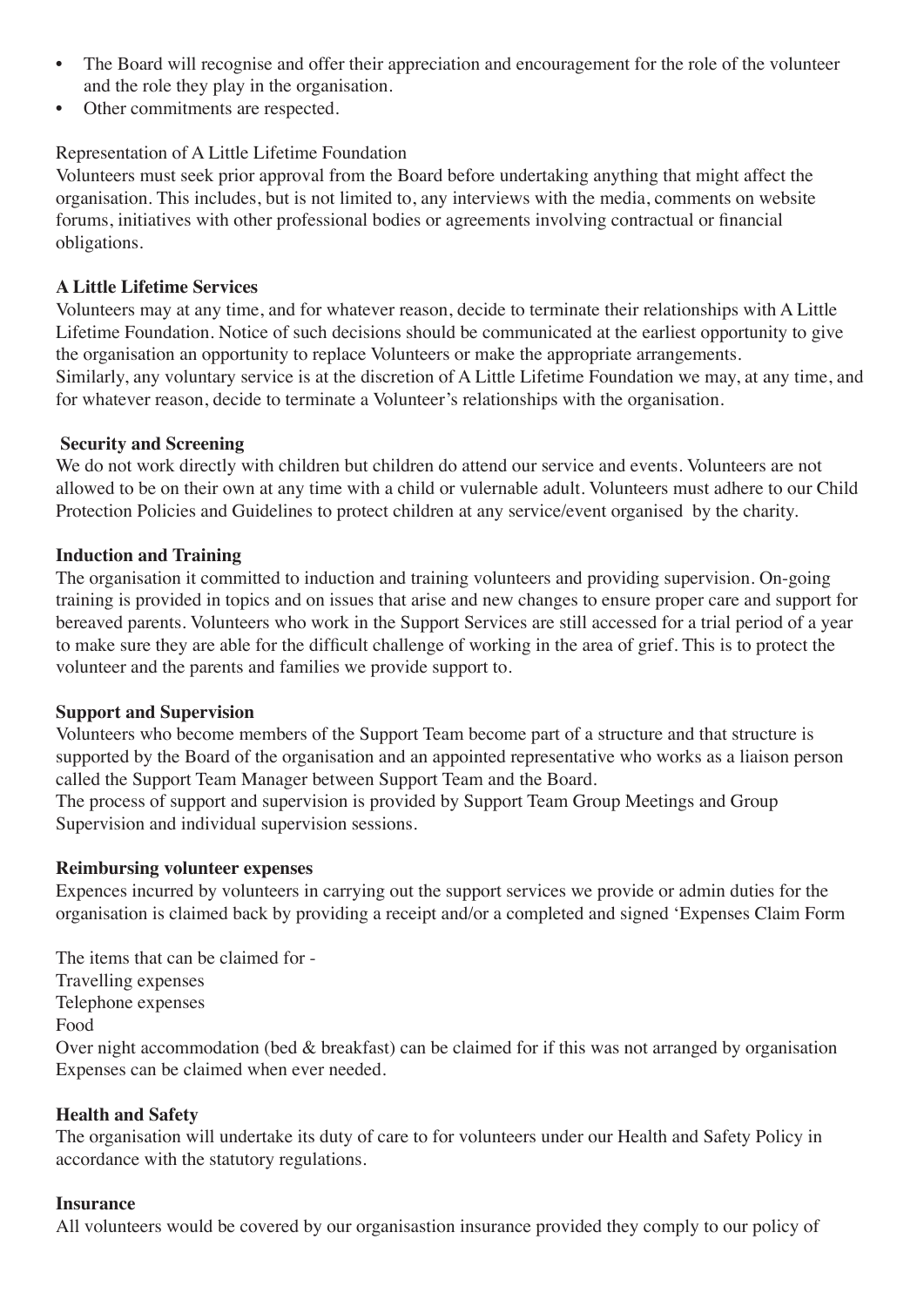wearing organisations official ID at public events and comply with our Health & Safety Policy, Child Protection and any other policies deemed necessary by the organisation. All volunteers will given copies of these policies.

# **Equal Opportunity and Diversity Policy**

All volunteers will be welcomed and given equal opportunity. A Little Lifetime Foundation reserves the right to make decisions on the volunteers offering support to bereaved parents and that is for all volunteers.

# **Confidentiality**

All parents and family private information is confidential and any record of same must be kept in accordance with our policy on Data Protection. This means that you can expect that any information that is provided during the course of volunteering will be held in the strictest confidence. No information will be released to a third party without Parents full, informed, and written consent, except in those circumstances mandated by law.

Complete confidentiality cannot be guaranteed as a result of state statutes that require disclosure of information for specific purposes. The following exceptions to confidentiality are mandated by law:

- 1. When there is a court order requiring the release of information
- 2. When a volunteer is compelled by subpoena to provide sworn testimony in a court proceeding involving you.
- 3. When a person threatens to harm a named individual
- 4. When a person threatens to harm himself or herself
- 5. When child physical abuse, sexual abuse, psychological abuse or neglect is suspected.

Volunteers may discuss issues related to parents with the Supervision sessions or one to one sessions. The Support Team and Supervision Service is bound by the same rules of confidentiality as the volunteer.

#### **Resolving Problems**

In the case where problems arise, we need a procedure to deal with these problems in a fair and consistent way. To ensure that this aim is fulfilled, we have adopted a problem solving procedure. This procedure is designed to help and encourage all our volunteers achieve and maintain satisfactory standards of conduct and performance, and to provide the opportunity for improvement where necessary.

#### **Informal procedure**

Where minor problems of performance or conduct are alleged (e.g. poor timekeeping/unreliability, minor mistakes in the tasks being undertaken etc.), our Support Team Manager would hold an informal discussion with the volunteer to discuss this and decide on an appropriate course of action. Our Support Team Manager should inform the volunteer of future expectations, set clear goals and tell them about future action that will be taken if expectations are not met.

Where the issue is related to your ability to undertake the role, our Support Team Manager will address this during supervision and support sessions. Appropriate expectations and goals will be set. Where there is no improvement, our Support Team Manager will hold an informal three-way meeting with the volunteer and Member of the Board. The following courses of action will then be available:

·Reasonable changes to the volunteers role to enable him/her to carry it out;

·Change of volunteer placement, where appropriate and available;

 ·Developing a time-bound plan to address problems. Our Support Team Manager will evaluate whether problems are addressed and carry out a review at the end of the time-bound period.

#### **Formal procedure**

Where more serious problems of performance or conduct are alleged, or there is no improvement in relation to any earlier issues dealt with informally, the following procedure will be followed: